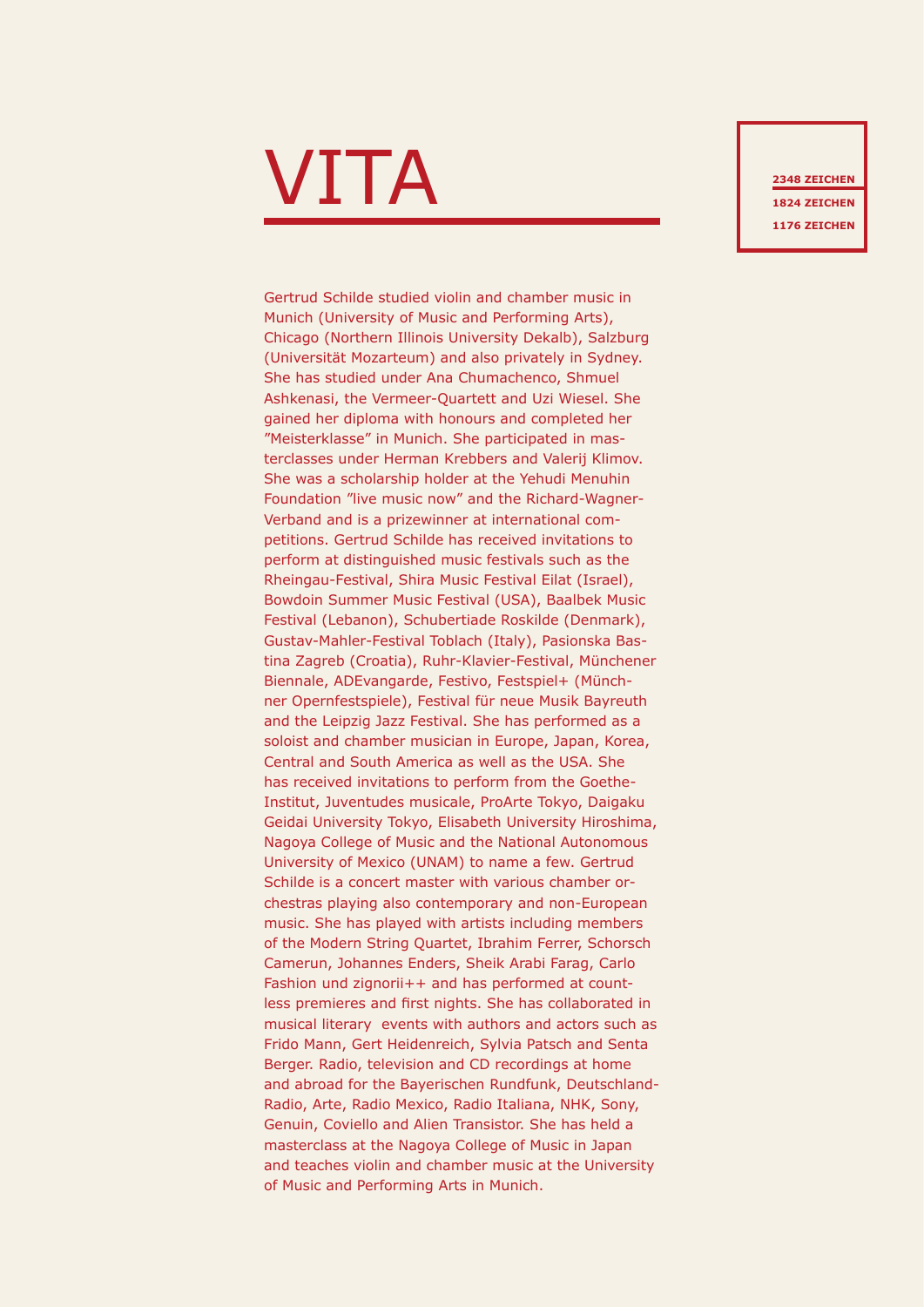## $\mathbf{V}\mathbf{I}\mathbf{T}$  and  $\mathbf{A}$  and  $\mathbf{A}$  and  $\mathbf{A}$  and  $\mathbf{A}$  and  $\mathbf{A}$  and  $\mathbf{A}$  and  $\mathbf{A}$  and  $\mathbf{A}$  and  $\mathbf{A}$  and  $\mathbf{A}$  and  $\mathbf{A}$  and  $\mathbf{A}$  and  $\mathbf{A}$  and  $\mathbf{A}$  and  $\mathbf{A}$  and  $\mathbf$

Gertrud Schilde studied violin under Ana Chumachenco at the University of Music and Performing Arts Hochschule in Munich; Diploma with honours and "Meisterklasse". In Chicago she studied solo violin at the Northern Illinois University Dekalb under Shmuel Ashkenasi and chamber music with the Vermeer Quartet. In Salzburg at the Universität Mozarteum and in Sydney under Uzi Wiesel. Scholarship holder of the Yehudi Menuhin Foundation "live music now" and the Richard Wagner Verband. Prizewinner at international competitions. Invitations to perform at music festivals in Europe and overseas such as the Rheingau-Festival, Shira Music Festival Eilat, Bowdoin Summer Music Festival, Baalbek Music Festival, Schubertiade Roskilde, Gustav-Mahler-Festival Toblach, Pasionska Bastina Zagreb, Ruhr-Klavier-Festival, Münchener Biennale, ADEvangarde, Festivo, Festspiel+ (Münchner Opernfestspiele), Festival für neue Musik Bayreuth and the Leipzig Jazz Festival. Performed as a soloist and chamber musician in Europe, Japan, Korea, Central and South America as well as the USA. Received invitations to perform from, among others, the Goethe-Institute, Juventudes Musicales, various universities in Mexico and Japan and many more. International premieres and first nights. Concert master with various ensembles playing both contemporary and non European music with artists including members of the Modern String Quartet, Schorsch Camerun, Johannes Enders, Ibrahim Ferrer, Sheik Arabi Farag, Carlo Fashion und zignorii++. Musical-literary collaboration with highly regarded directors, actors and authors. Radio, television and CD recordings both at home and abroad. Gertrud Schilde held a masterclass at the Nagoya College of Music in Japan and teaches violin and chamber music at the University of Music and Performing Arts in Munich.

**1824 ZEICHEN 1176 ZEICHEN**